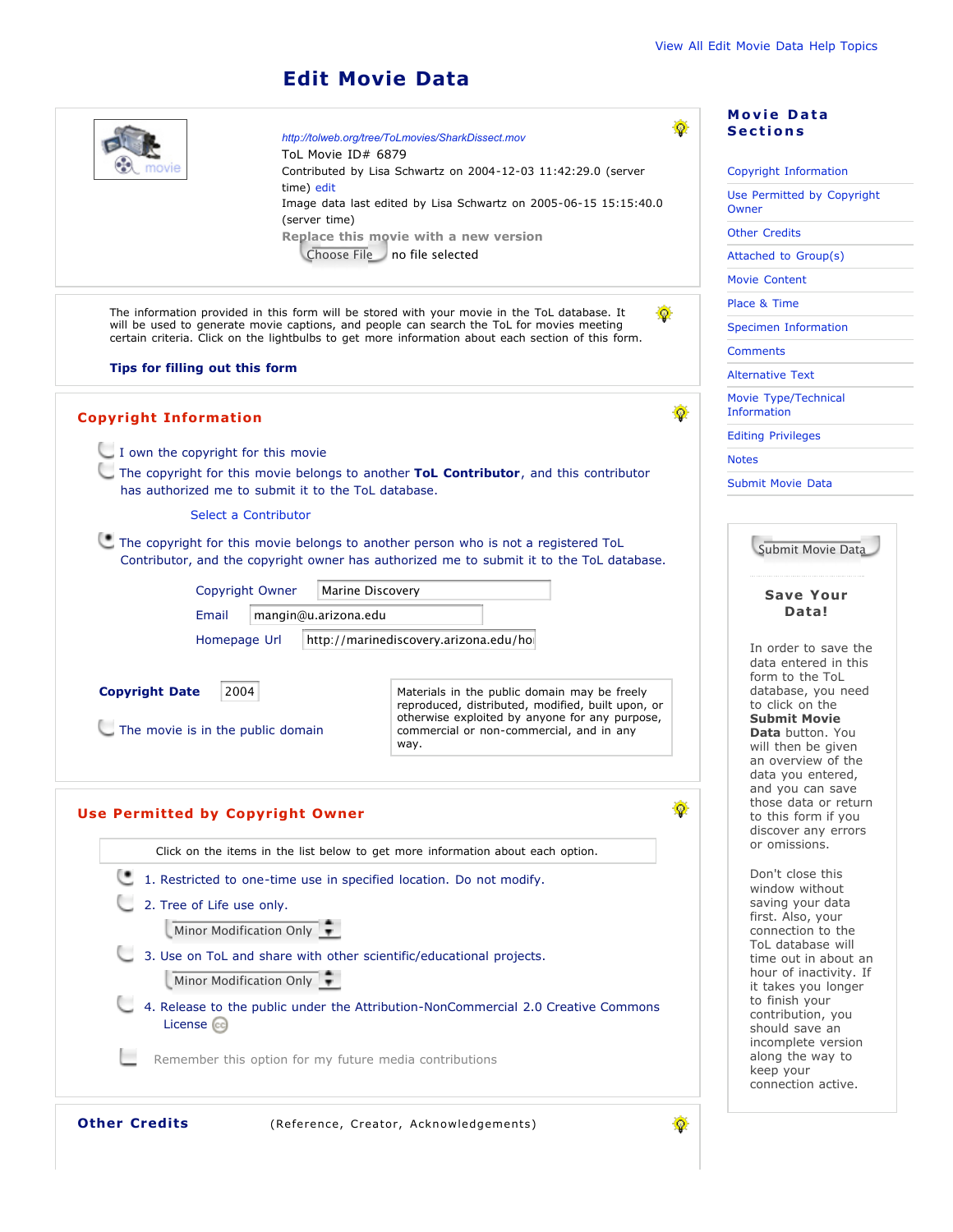| Chondrichthyes                | Remove                                                                                                                                                                                                                          |  |
|-------------------------------|---------------------------------------------------------------------------------------------------------------------------------------------------------------------------------------------------------------------------------|--|
|                               | Add a Group from the ToL Database                                                                                                                                                                                               |  |
| <b>Movie Content</b>          |                                                                                                                                                                                                                                 |  |
| <b>Title</b>                  | Marine Discovery Lab Shark Dissection                                                                                                                                                                                           |  |
| <b>Description</b>            | instructing 5th grade students on how to dissect a shark.<br>The students are taking part in the activities of the Marine<br>Discovery field trip and learning information about the<br>shark's body parts and characteristics. |  |
|                               | $\blacksquare$ Specimen(s) (one or several organisms)                                                                                                                                                                           |  |
|                               | Body Parts (parts of an organism's morphology or anatomy)                                                                                                                                                                       |  |
|                               | Ultrastructure (cells and parts of cells)                                                                                                                                                                                       |  |
| <b>Habitat</b>                |                                                                                                                                                                                                                                 |  |
|                               | <b>Equipment/Apparatus</b>                                                                                                                                                                                                      |  |
| People                        |                                                                                                                                                                                                                                 |  |
|                               |                                                                                                                                                                                                                                 |  |
| Subject/Keywords              |                                                                                                                                                                                                                                 |  |
|                               |                                                                                                                                                                                                                                 |  |
|                               |                                                                                                                                                                                                                                 |  |
|                               |                                                                                                                                                                                                                                 |  |
|                               |                                                                                                                                                                                                                                 |  |
| <b>Place &amp; Time</b>       |                                                                                                                                                                                                                                 |  |
|                               |                                                                                                                                                                                                                                 |  |
|                               | For movies of specimens, provide information about where and when the organism was collected.<br>If the organism is not native to the location where it was found, you can also provide                                         |  |
| information about its origin. |                                                                                                                                                                                                                                 |  |
|                               |                                                                                                                                                                                                                                 |  |
| <b>Location</b>               | Marine Discovery Lab, Biological Sciences East, University of                                                                                                                                                                   |  |
|                               |                                                                                                                                                                                                                                 |  |
| Date/Time                     | Nov. 2, 2004                                                                                                                                                                                                                    |  |
|                               |                                                                                                                                                                                                                                 |  |
| <b>Specimen Information</b>   |                                                                                                                                                                                                                                 |  |
|                               |                                                                                                                                                                                                                                 |  |
| Live Specimen                 |                                                                                                                                                                                                                                 |  |
|                               | Dead Specimen                                                                                                                                                                                                                   |  |
| _ Model                       |                                                                                                                                                                                                                                 |  |
| <b>L</b> Fossil               | Period                                                                                                                                                                                                                          |  |
| $\bigcup$ Other               |                                                                                                                                                                                                                                 |  |
|                               |                                                                                                                                                                                                                                 |  |
| <b>Scientific Name</b>        | Acanthia                                                                                                                                                                                                                        |  |
|                               |                                                                                                                                                                                                                                 |  |
| <b>Identified By</b>          |                                                                                                                                                                                                                                 |  |
| <b>Behavior</b>               |                                                                                                                                                                                                                                 |  |
|                               |                                                                                                                                                                                                                                 |  |
| <b>Sex</b>                    |                                                                                                                                                                                                                                 |  |